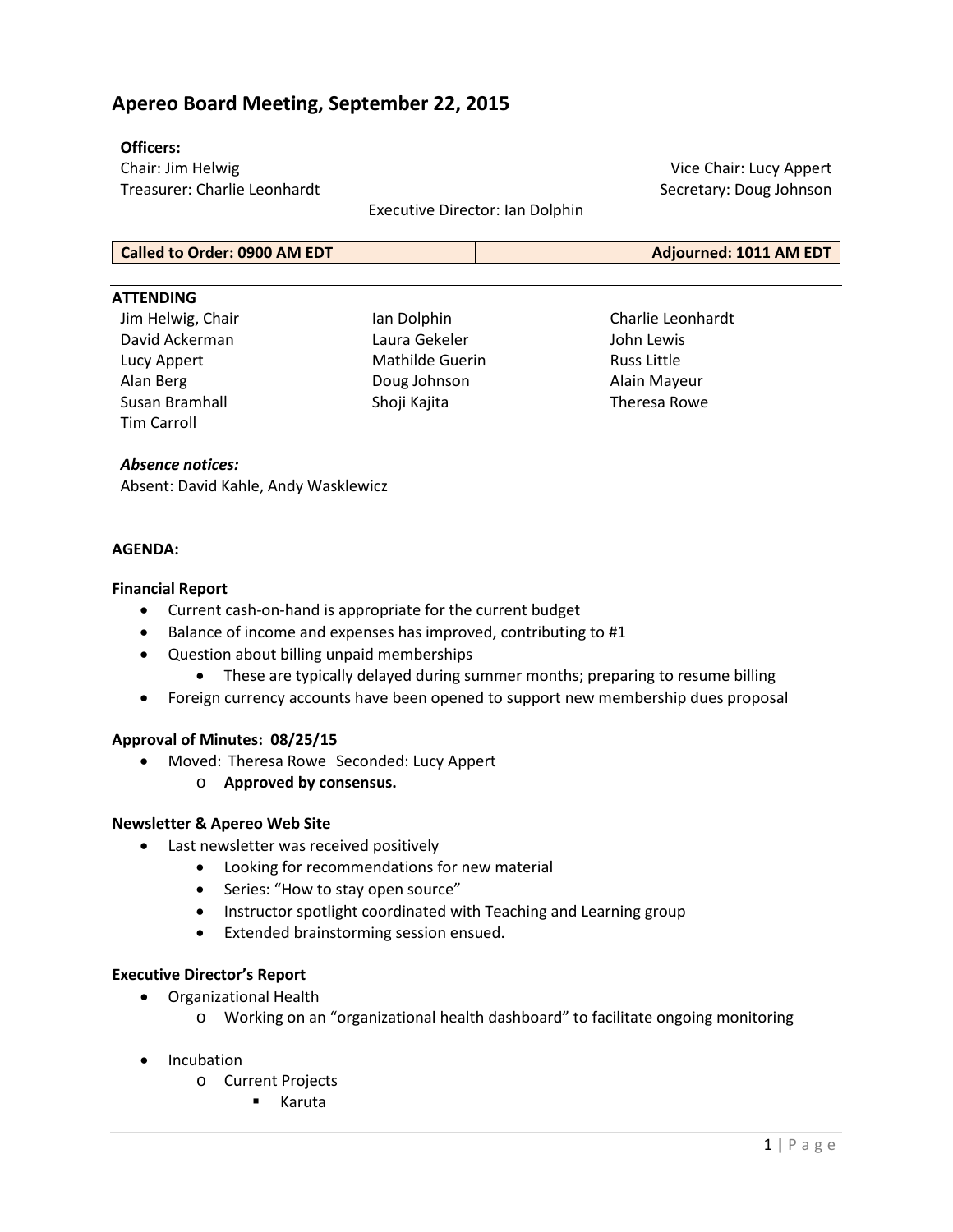- **E** Learning Analytics Processor, OpenLRS, OpenDashboard
	- Work contracted by JISC and UHSU, et al.
- **Image Quiz**
- **EDExchange early prototype expected soon**
- Incubating Components
	- o Discussion regarding when component of an existing project may or may not require incubation
- Sakai rA11y, FARM
	- o Matt Clare from Brock University has worked with Neal Caidin to raise \$61,000 in cash and kind for Sakai accessibility audit and remediation.
	- o A broader group is looking into aggregating smaller contributions such as these in a more systematic manner
- Membership
	- o New Dues Structure
		- Draft proposal presented to Board. This model essentially builds based on 66% Sakai, 33% non-Sakai
		- At some point, we need to remove Sakai from the formula or build dues based on the specific projects adopted at a given school
		- *Extended discussion without agreement. Conversation to be continued, possibly in a "special session" in the near future.*
	- o Individual Membership
		- The draft document is awaiting Board approval/comment in last month's OAE Board folder.
		- We will assume agreement if no comment by the Board, and issue the draft for consultation on October 1st.
		- Assuming the consultation goes well, we launch the membership category at the same point we aim to release the new dues structure: December 1.
	- o Membership Campaign
		- Early materials-in-development shared with the Board in OAE in a folder called "membership campaign materials".
		- **Please review and comment.**
		- Next phase: audience-differentiated materials then launch a membership drive as the new dues structure rolls out.
- Events
	- o **Sakai Virtual Conference** Takes place on November 4th. The call for proposals closes shortly. Please consider presenting if you have not already. Malcolm Brown, who leads the Educause Next Generation Digital Learning Environment work for Educause is a keynote, as is Chuck Severance.
	- o **ApereoCamp** Cancelled, due to numbers. Feedback indicates that (i) it is difficult to secure funding for a conference with no program published in advance (ii) there are enough "unconference-like" aspects to Open Apereo for the needs of our constituency.
	- o **Montreal Meeting** ('**L'éducation supérieure à l'ère du logiciel libre - Partage d'expériences en France, au Québec et à l'international**') The meeting with local open source groups in Quebec, ESUP-Portail and Apereo is proceeding on Friday 2nd October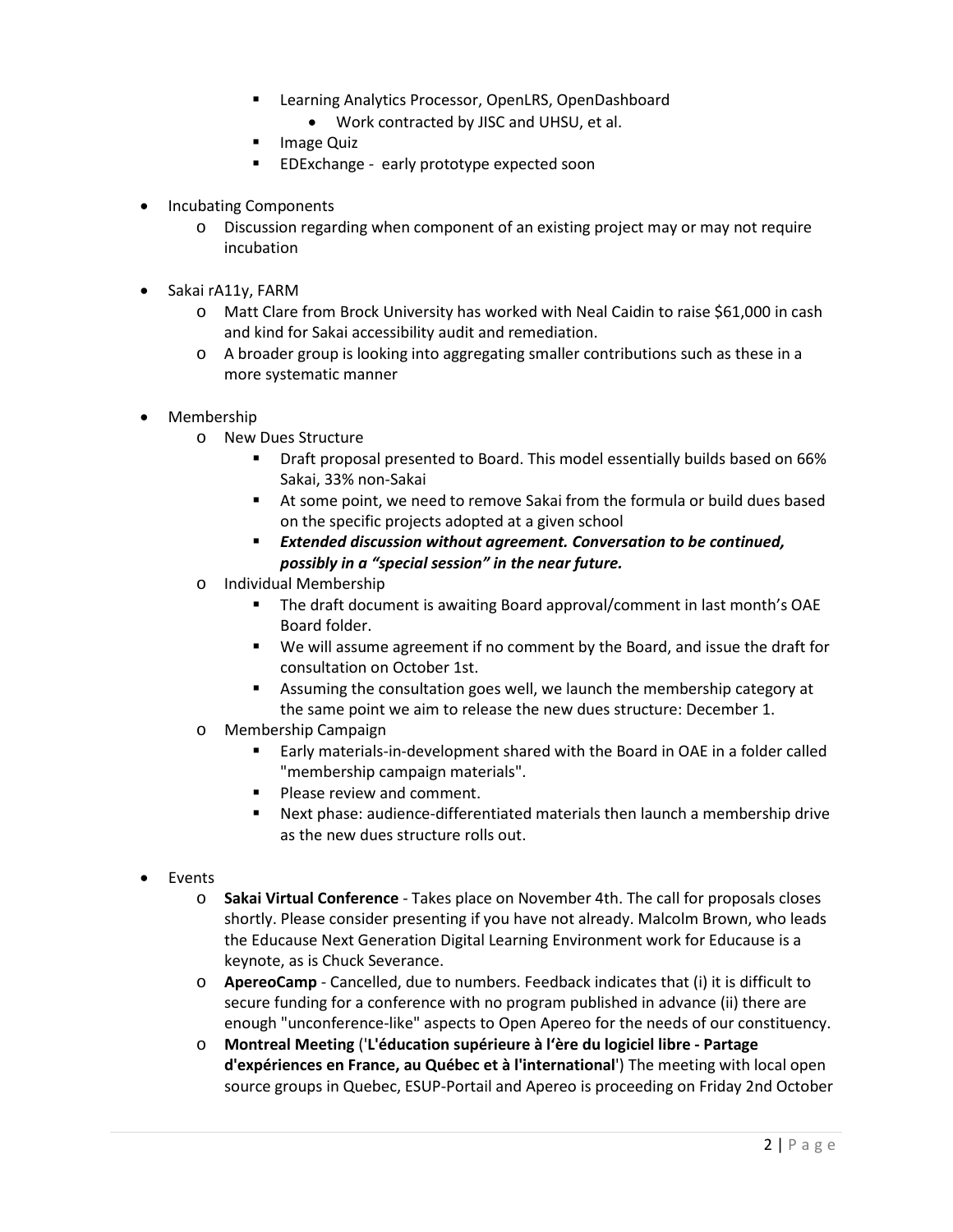- o **Open Summit 2016/Open Apereo 2016** Most elements are in place, and planning will open out in the next week or so.
- o **More events** are listed at <https://www.apereo.org/events>
- Partnerships
	- o Meeting with JISC<br>■ UK Incuba
		- UK Incubation process
		- **EXECUTE: Student Summer of Innovation**
	- o Kuali
	- o Illinois (et al) Schools Districts
		- **Gates Foundation**
	- o Learning Analytics and Student Financial Systems

### **Call for Topics for Next Meeting**

•

## **Adjournment:**

- Meeting ran over; so Adjourned by (a very welcome) executive fiat.
	- o Meeting adjourned at 10:11 AM (EDT)